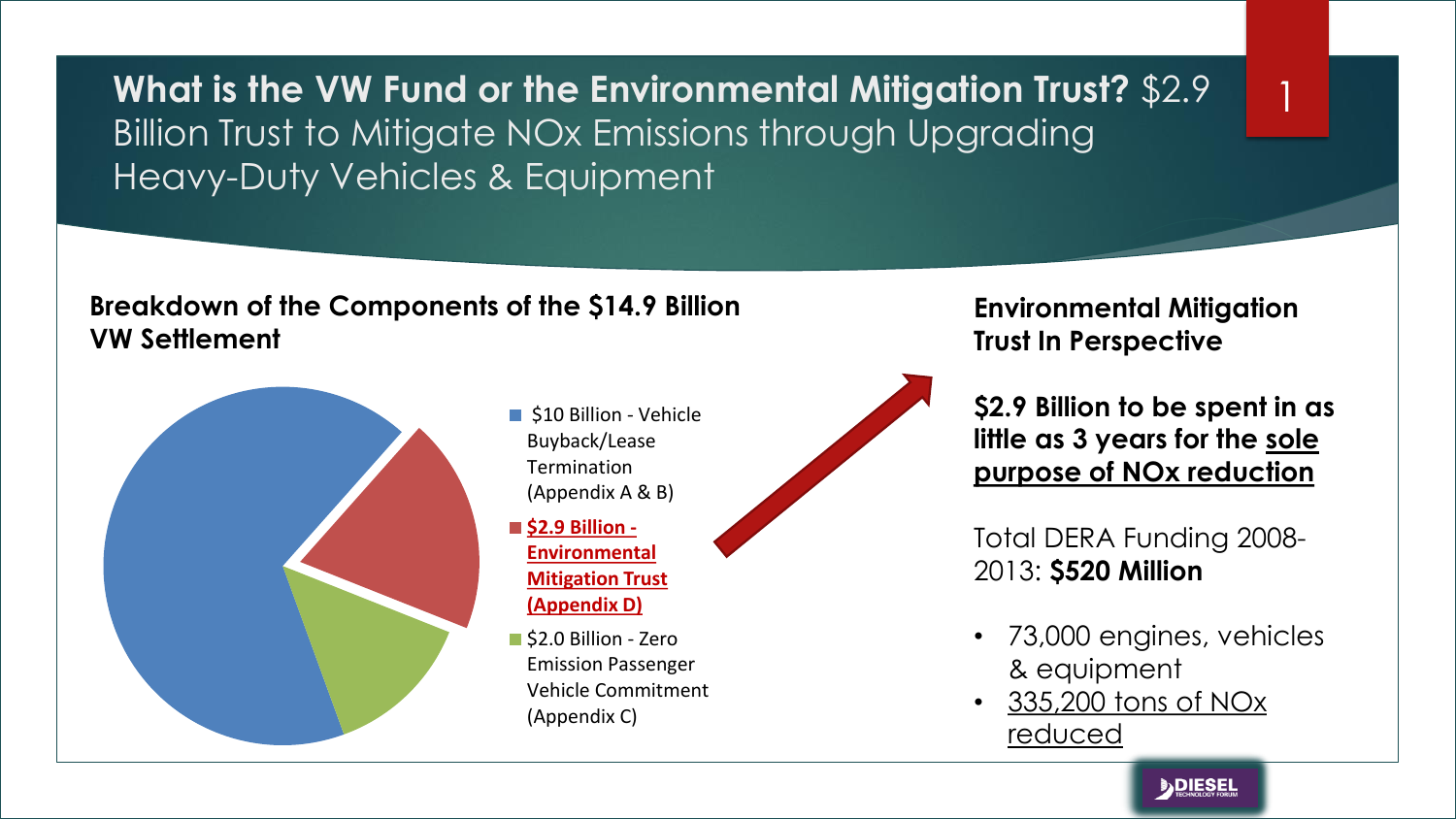Ports Should Pay Attention Because Eligible Funding Categories can Help Tenants and Customers

- **Class 8 Local Freight Trucks**
- **Buses (school, transit or shuttle)**
- **Class 4-7 Freight Trucks**
- **Airport Ground Support**
- **Forklifts**
- **EV Charging Infrastructure**
- **Dray Trucks**
	- **40% for new diesel or CNG**
	- **75% for all-electric option**
- **Tugs & Ferries**
	- **40% for repower of private fleets**
	- **100% for government owned equipment**
- **OGV Shore Power**
	- **25% private owned infrastructure**
	- **100% government owned infrastructure**
- **Switchers**
	- **40% for a repower using diesel or CNG**

2

- **75% for an all-electric repower or equipment**
- **25% for all new equipment**
- **100% for government owned equipment**
- **The DERA Option**

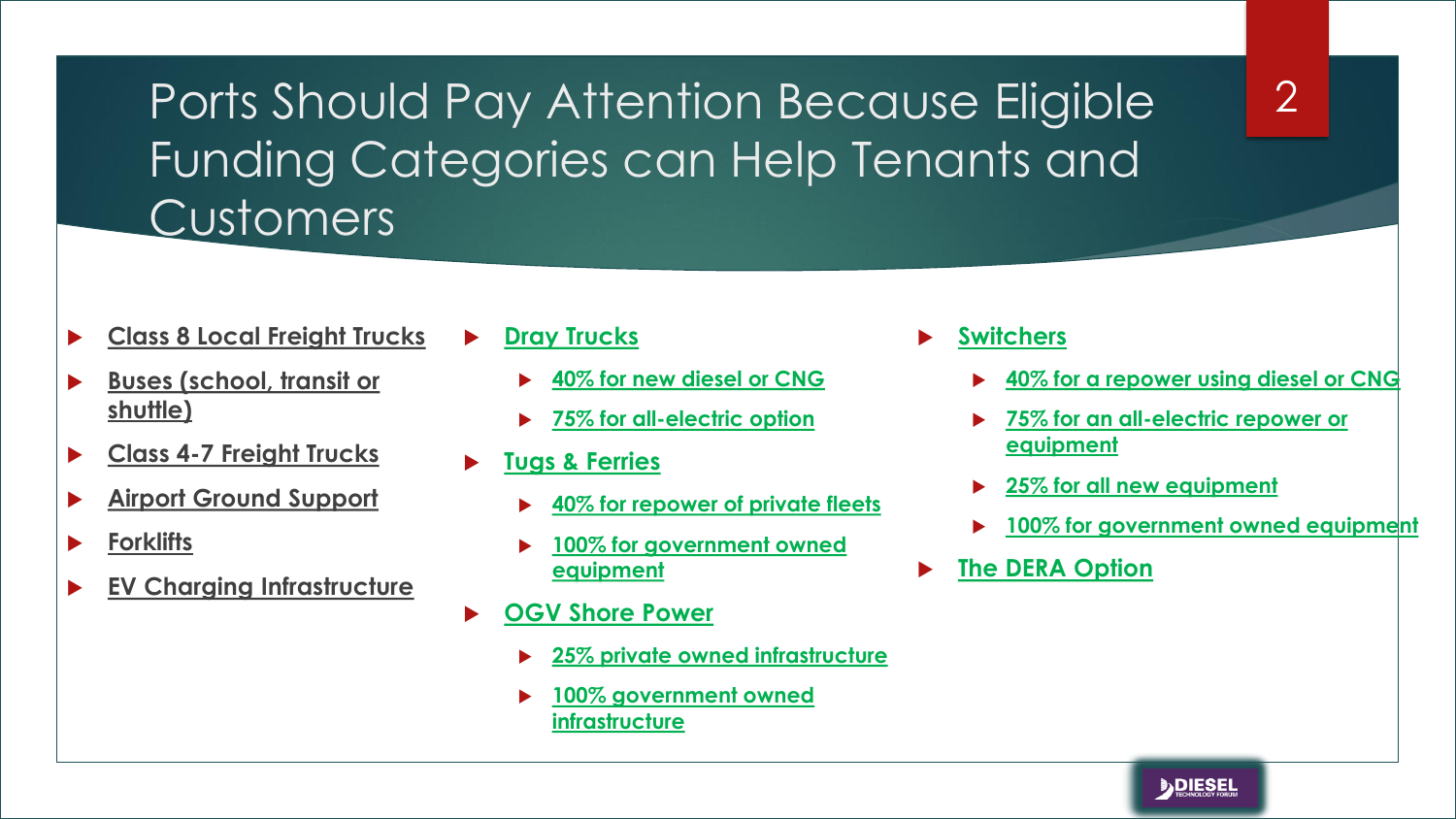### The "VW Fund" Operates Like DERA and Ports Have Been Big Recipients

#### **Diesel Emission Reduction Act Funding** Assistance to Ports (2008 - 2015)



▶ \$1 out of every \$3 Diesel Emission Reduction Act (DERA) funds have gone towards port customers and tenants between 2008 and 2015.

-Diesel Technology Forum analysis of EPA/DERA 3rd Report to Congress

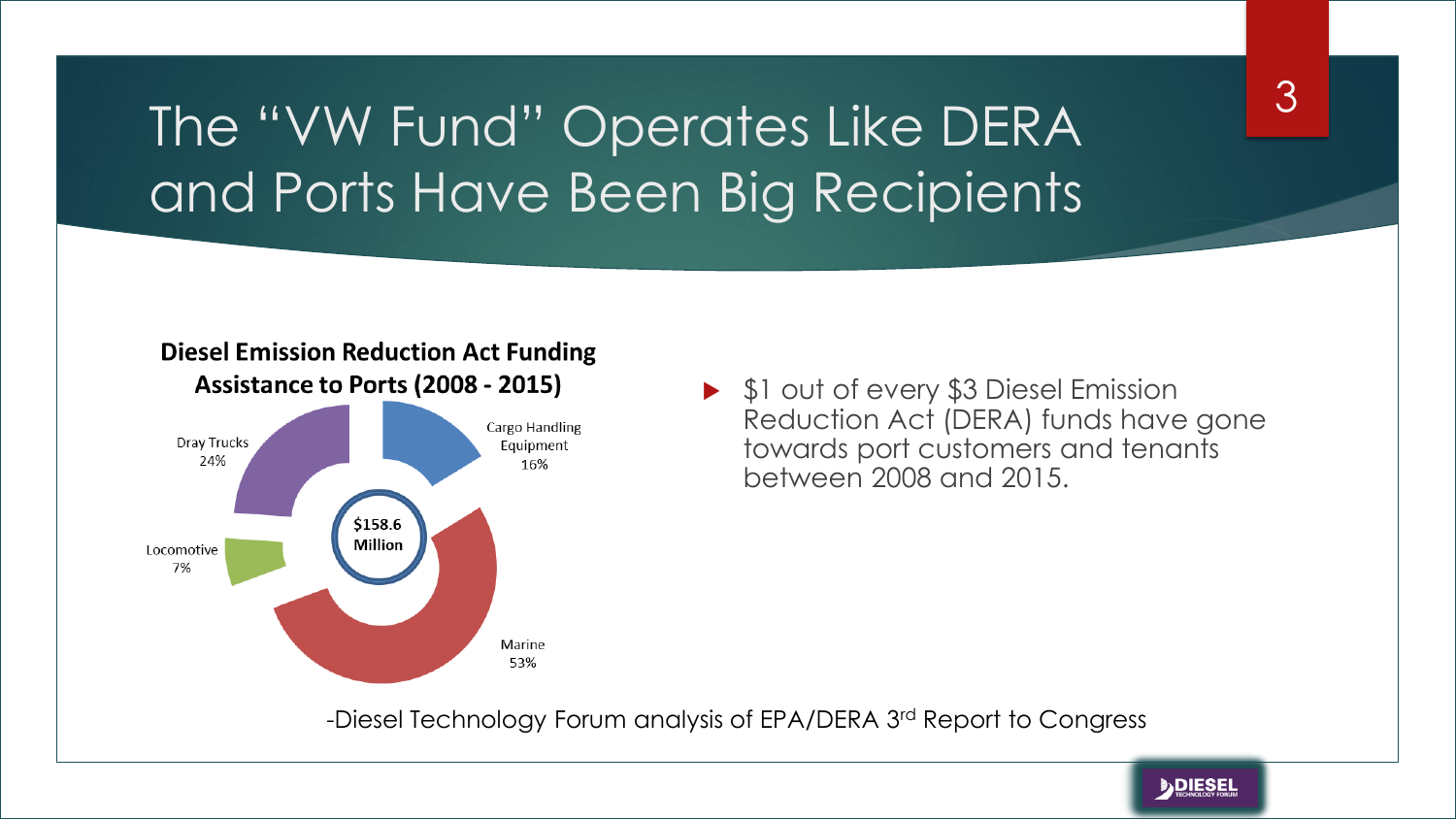Advancing Available Clean Technologies in Workboats, Switchers, Vessel and Trucks Will Deliver NOx Reductions

#### **Share of Port NOx Emissions Inventory**

|                                 | $\mid$ NW Ports (2016) $\mid$ Long Beach $\mid$ | (2017) | <b>NY-NJ (2012)</b> | <b>VW Fund</b><br><b>Eligibility</b> |
|---------------------------------|-------------------------------------------------|--------|---------------------|--------------------------------------|
| OGVs                            | 50%                                             | 50%    | 35%                 | Shorepower                           |
| Trucks                          | $6\%$                                           | 30%    | 38%                 | Truck<br>replacement                 |
| Workboats &<br><b>Switchers</b> | 34%                                             | 15%    | 10%                 | Engine<br>Repower                    |

Sources: Individual Port Emissions Inventories

(1) [https://www.panynj.gov/about/pdf/PANYNJ\\_CAS\\_2014\\_FINAL2.pdf](https://www.panynj.gov/about/pdf/PANYNJ_CAS_2014_FINAL2.pdf)

(2) <http://polb.com/civica/filebank/blobdload.asp?BlobID=14109>

(3) https://www.portseattle.org/Environmental/Air/Seaport-Air-

[Quality/Documents/2018\\_Puget\\_Sound\\_Maritime\\_Air\\_Emissions\\_Inventory.pdf](https://www.portseattle.org/Environmental/Air/Seaport-Air-Quality/Documents/2018_Puget_Sound_Maritime_Air_Emissions_Inventory.pdf)



4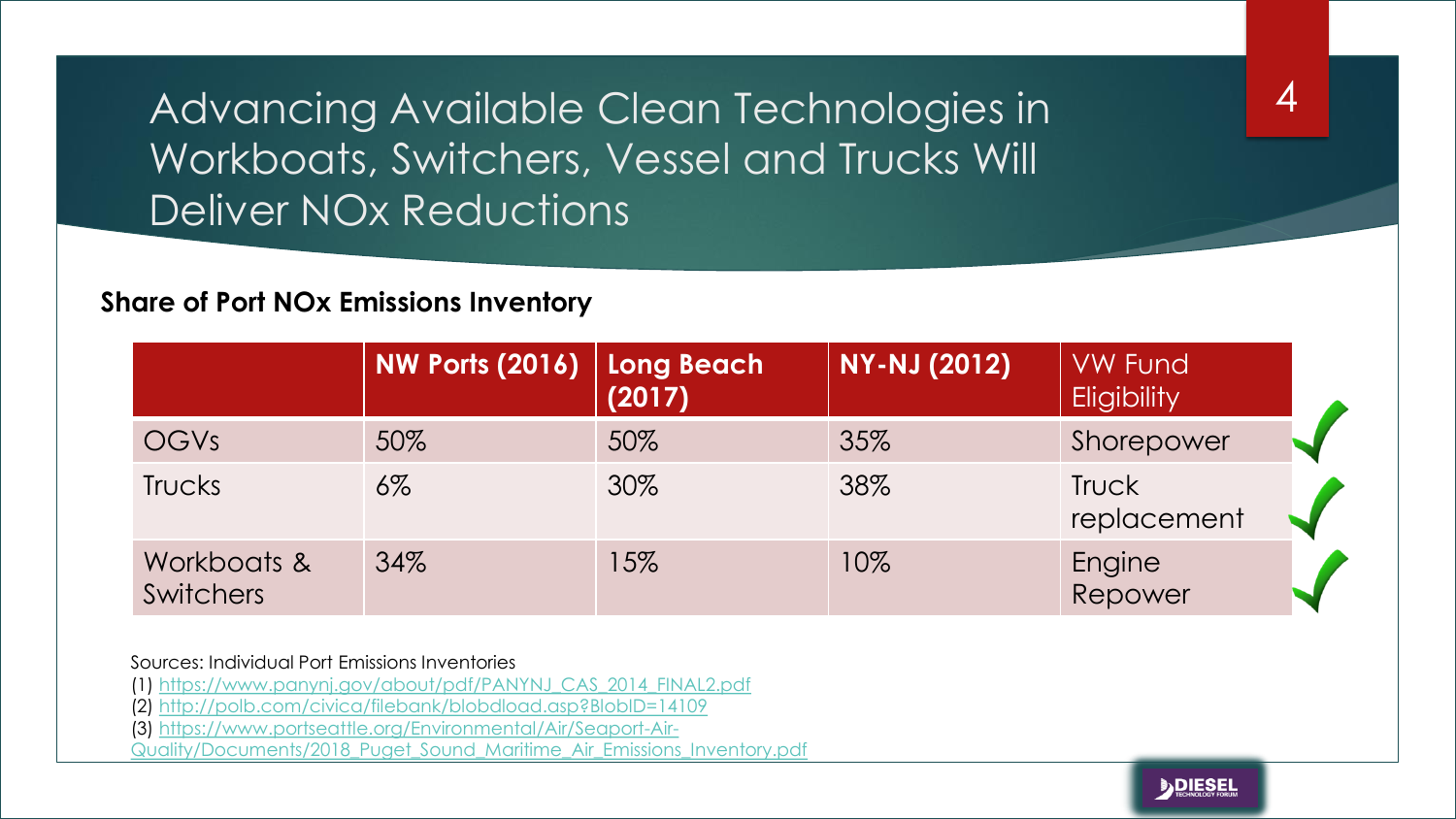#### **The DERA Option:** Expands list of eligible projects and opportunities for greater reductions



5

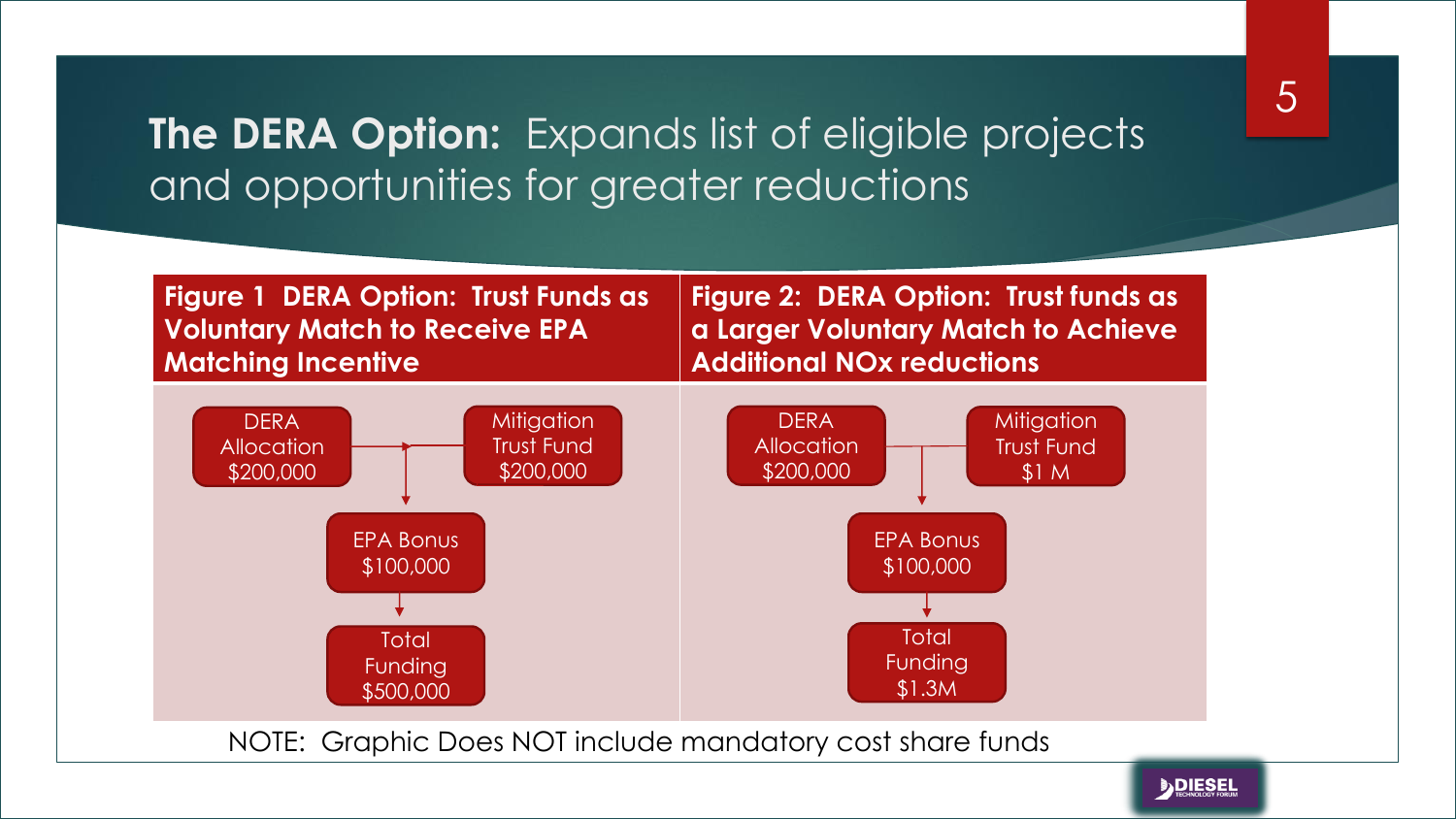#### **VW Environmental Mitigation Trust**

*Historically High-Emitting Projects & Eligible Funding*

Chris Wolfe



Finding the ways that work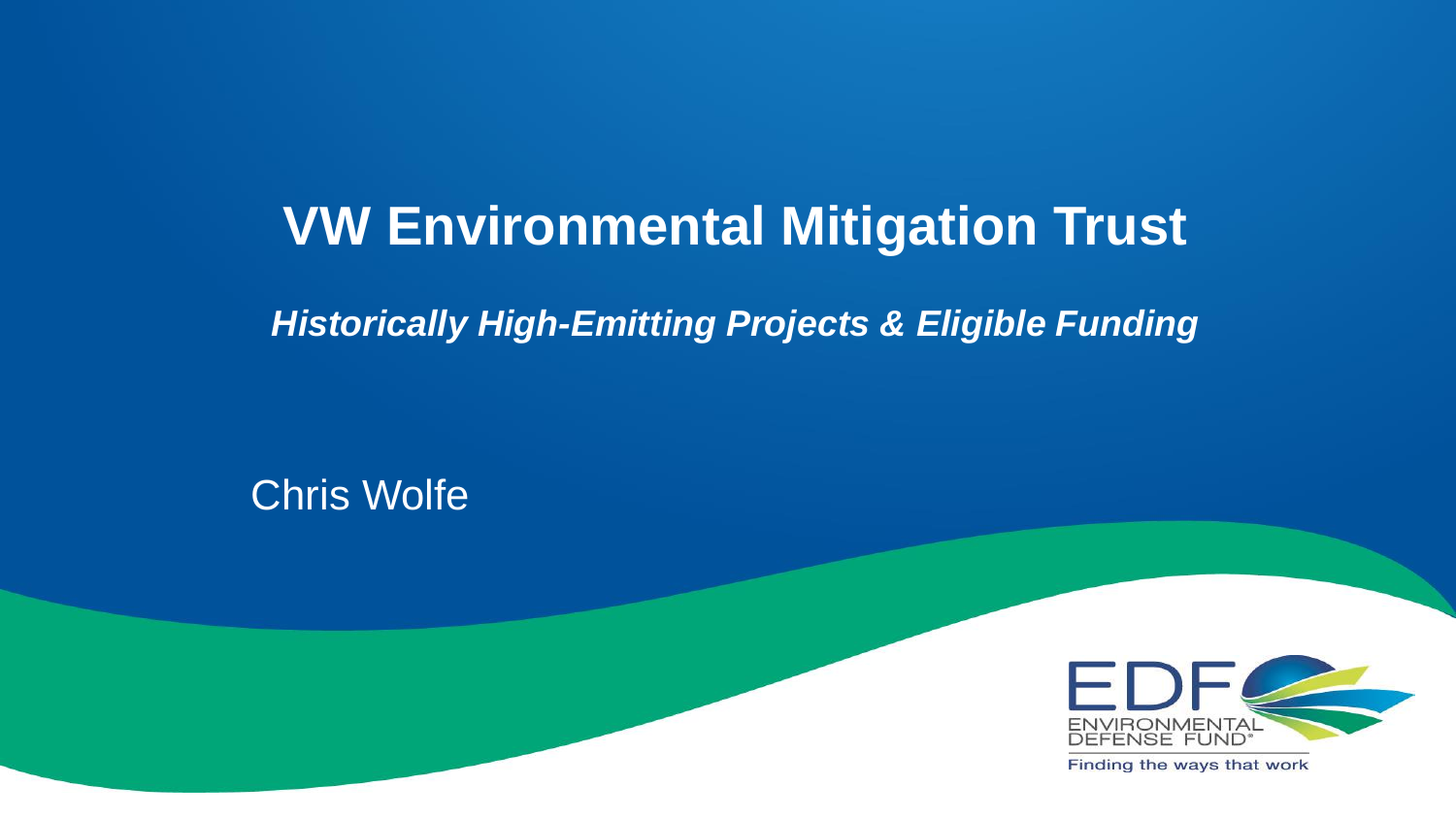# **Outline**

#### • Purpose of the Trust Agreement

- NOx
- Funding where VW vehicles were/are/will be
- Air quality & community benefits
- Eligible projects
	- High-emitting project opportunities
	- Other considerations
- Snapshot across the country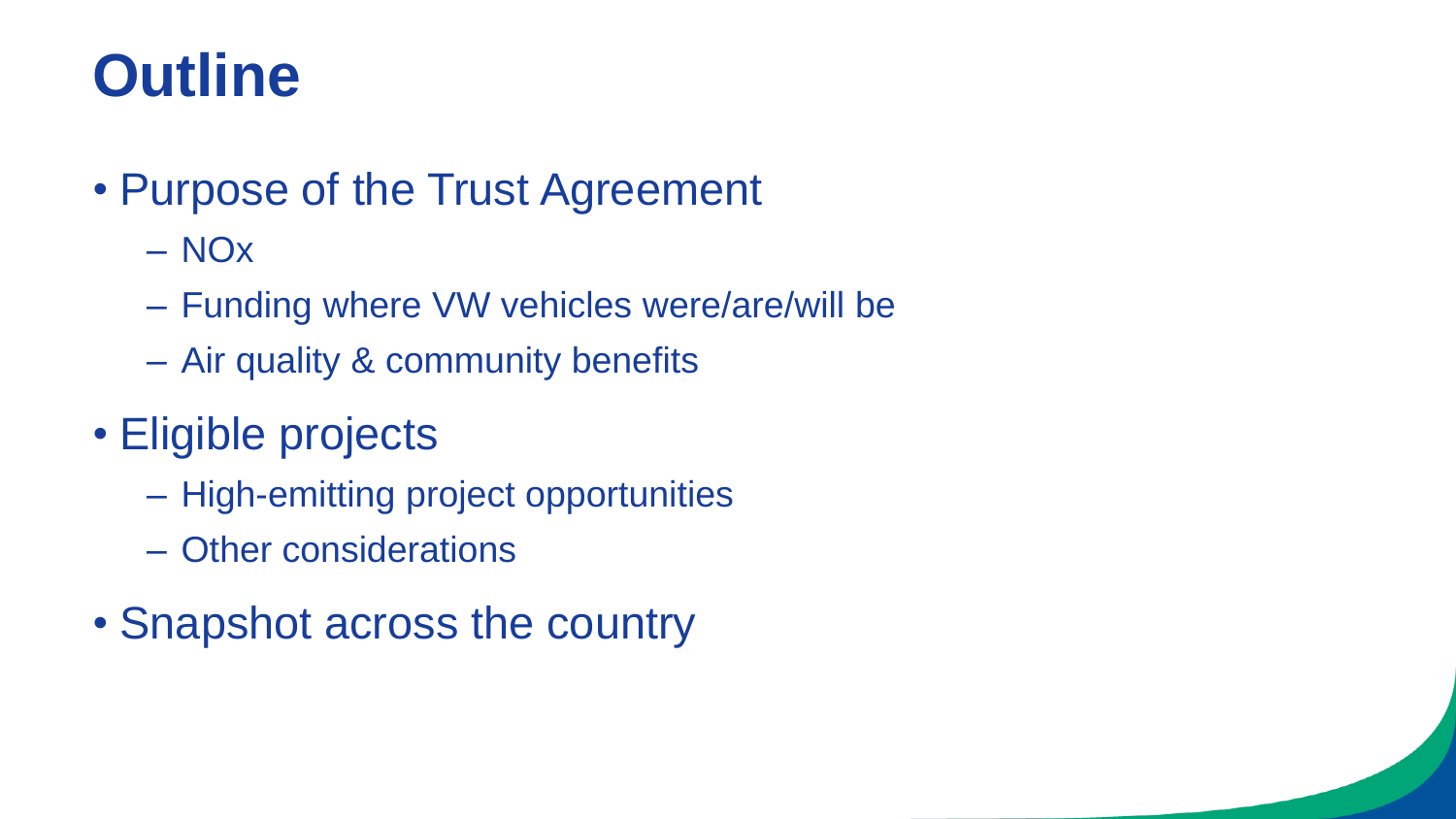## **Purpose of the Trust Agreement**

"Whereas, the Defendants are required to establish this State Mitigation Trust and to fund it with funds to be used for environmental mitigation projects that reduce emissions of nitrogen oxides ("NOx") where the Subject Vehicles were, are, or will be operated…"

Funding requests must include "a detailed description of the proposed Eligible Mitigation Action, including its community and air quality benefits"…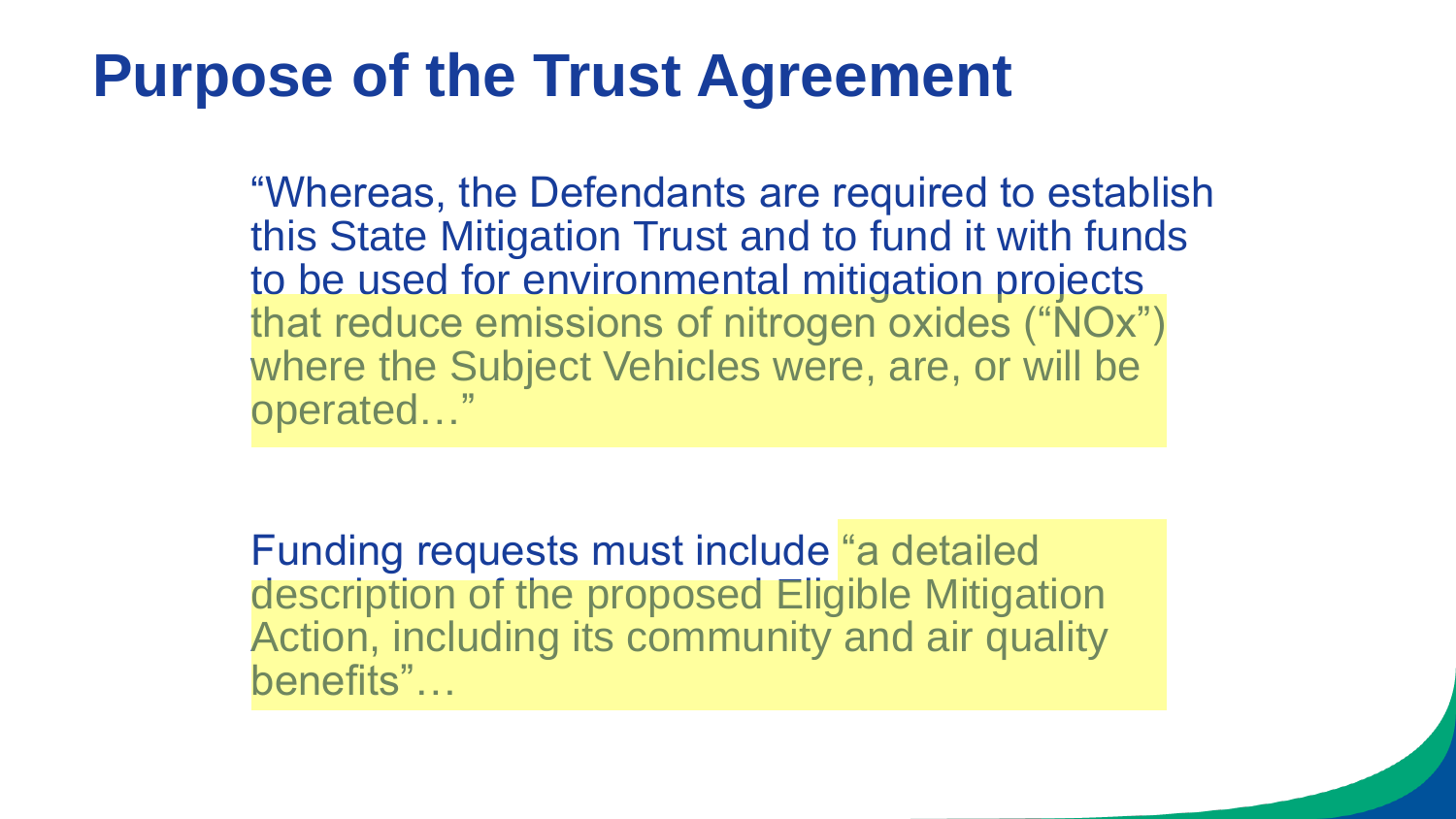# **High-Emitting Projects**

#### *Emissions = Activity \* Emissions Rate*

| <b>Engine Power (HP/kW)</b>                             | <b>Annual Usage (Hours/Fuel/Miles)</b>                                                                                                    |
|---------------------------------------------------------|-------------------------------------------------------------------------------------------------------------------------------------------|
| <b>Ocean-Going Vessels</b>                              | 30-40 hours at berth/call, 52                                                                                                             |
| (11,000 kW auxiliary – cruise)                          | calls/year ~2,080 hours/year                                                                                                              |
| Marine Engines (tugs, ferries)<br>$(4,000$ hp – vessel) | $2,500 - 3,000$ hours/year                                                                                                                |
| <b>Switcher Locomotives</b>                             | 140 gal diesel/day                                                                                                                        |
| $(2,000-3,000$ hp <sup>*</sup> )                        | 2,500-3,000 hours/year                                                                                                                    |
| <b>Cargo-Handling Equipment</b>                         | TERP: RTG $\sim$ 1,251 hours/year,                                                                                                        |
| $(100hp - 600 + hp)$                                    | terminal tractors $\sim$ 1,261 hours/year                                                                                                 |
| <b>On-road Trucks &amp; Buses</b><br>$(300 + hp)$       | TERP: annual miles for Class 4 & 7<br>trucks $\sim$ 10-20k, Class 8 trucks $\sim$ 30-<br>60k, buses $\sim$ 10k school, $\sim$ 35k transit |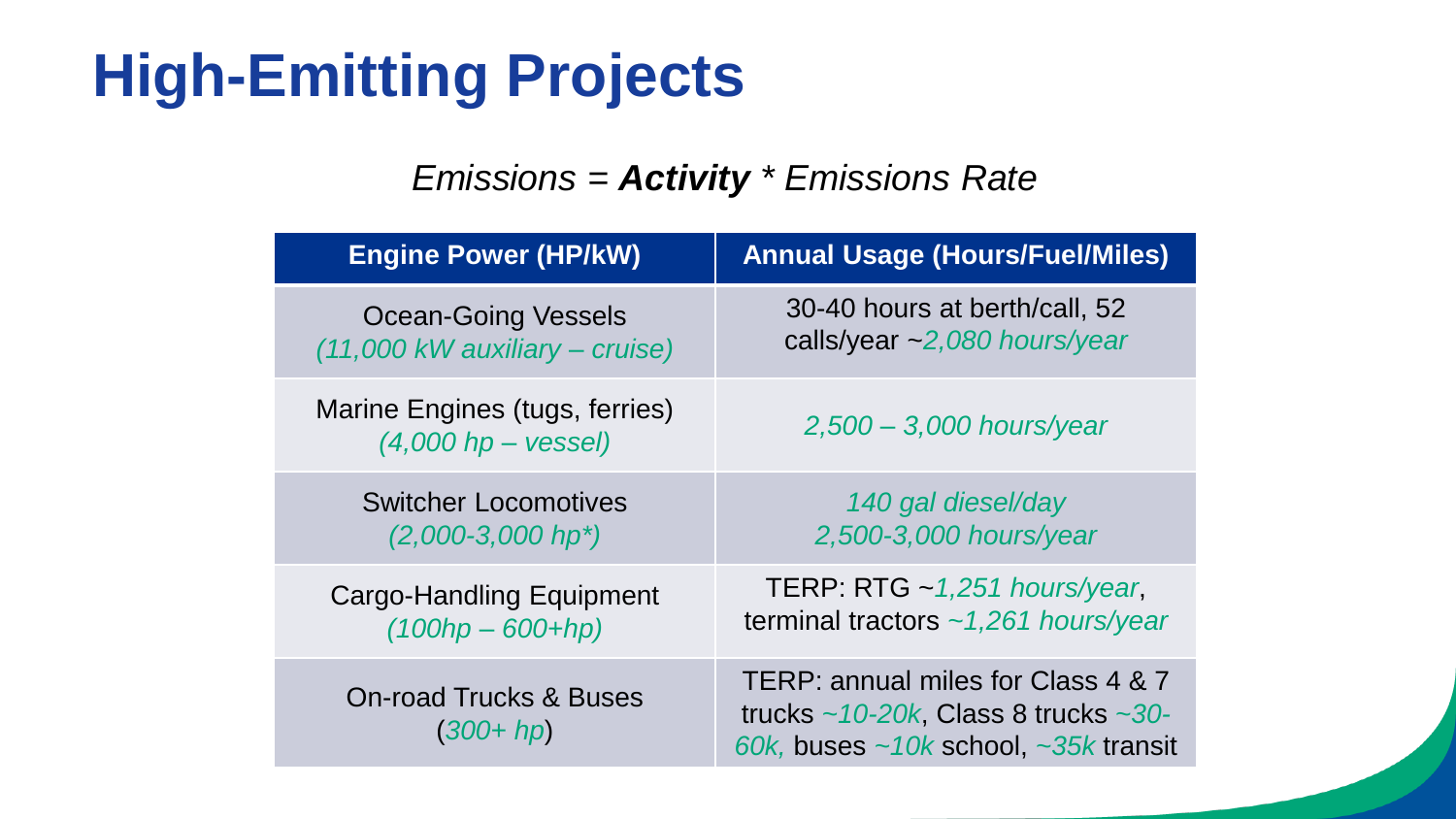## **Example NOx Reductions**

| <b>Example Eligible Project</b>    | <b>Potential NOx Reductions (tons/year)</b>                                |  |
|------------------------------------|----------------------------------------------------------------------------|--|
| <b>OGV Shorepower</b>              | 123 tons                                                                   |  |
| Tug Repower (4,000 hp)             | 18 tons $(T2 \text{ to } T4)$ to 30 tons $(T0 \text{ to } T4)$             |  |
| <b>Freight Switcher</b>            | 2 tons (T2 to T4) to $12+$ tons (T0 to T4)                                 |  |
| <b>Port CHE Electrification</b>    | RTG: 1-3.5 tons, Terminal Tractor: 0.4-1.4<br>tons, Forklift: 0.3-0.7 tons |  |
| Class 8 Drayage/Freight/Waste      | $0.2 - 1.0$ ton                                                            |  |
| Class 4-8 School/Transit Bus       | $0.1 - 0.7$ ton                                                            |  |
| <b>Airport GSE Electrification</b> | $0.1 - 2$ tons (baggage & aircraft tugs)                                   |  |
| Class 4-7 Local Freight            | $0.1 - 0.2$ ton                                                            |  |
| <b>ZEV Infrastructure</b>          | Unknown - use for LD/MD/HD                                                 |  |
| <b>DERA Option</b>                 | Opens door to more categories                                              |  |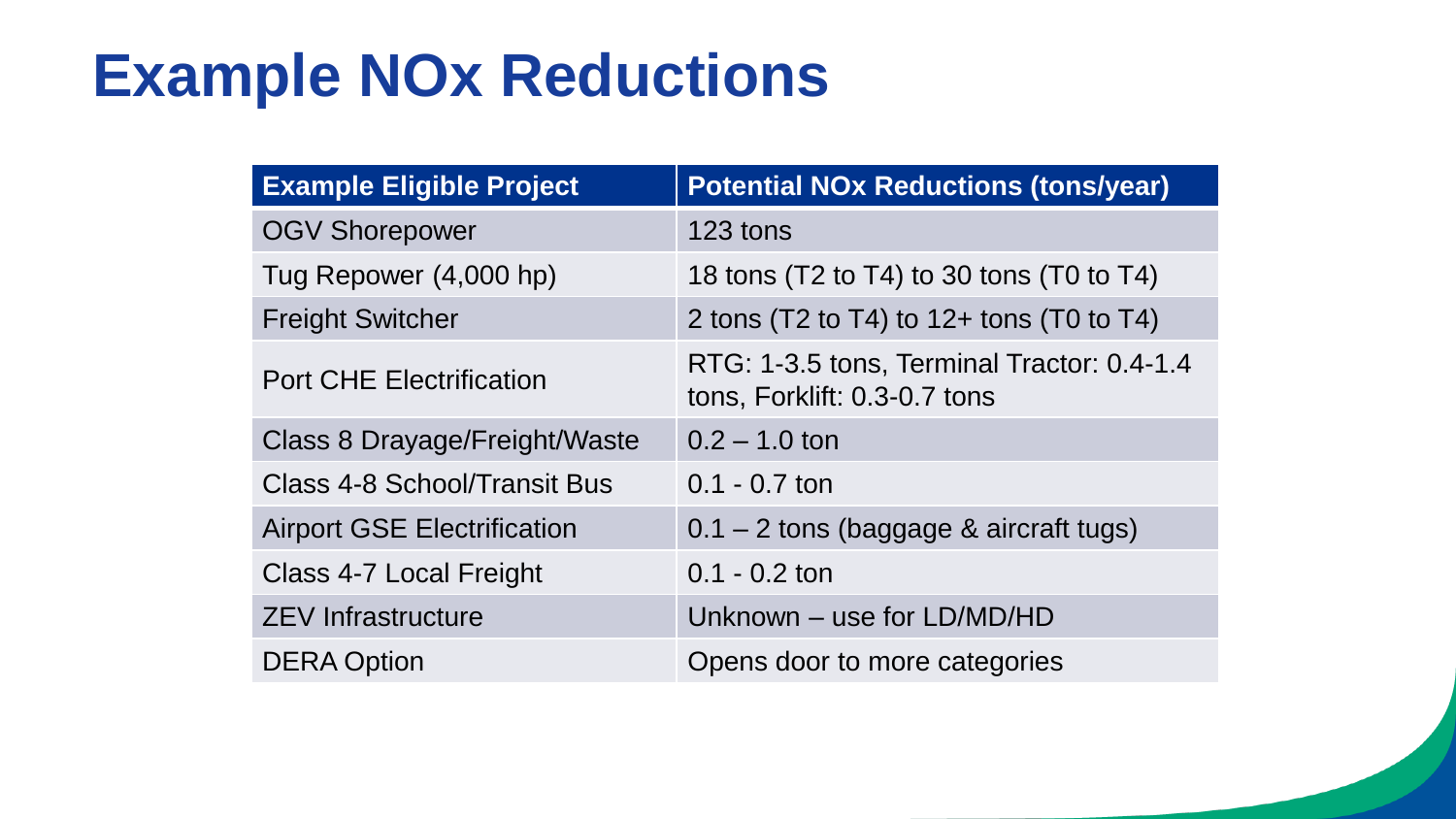# **Eligible Funding**

|         | <b>Ocean-Going Vessel (OGV) Shorepower</b><br>(Equipment: cables, cable management systems, coupler<br>systems, control systems, power distribution) | % Cost<br><b>Reimbursement</b> |  |
|---------|------------------------------------------------------------------------------------------------------------------------------------------------------|--------------------------------|--|
| Private | - Shoreside costs                                                                                                                                    | 25%                            |  |
| Public  | - Shoreside costs                                                                                                                                    | 100%                           |  |
|         | <b>Ferries/Tugs</b>                                                                                                                                  | % Cost                         |  |
|         | (Unregulated/Tier 1/2 marine, scrappage required)                                                                                                    | <b>Reimbursement</b>           |  |
| Private | - Repower (diesel to Tier 4 or upgrade to CMS/VEU,<br>alt-fuel, hybrid, + install)                                                                   | 40%                            |  |
|         | - Repower (all-electric + charging, + install)                                                                                                       | 75%                            |  |
| Public  | - Repower (diesel to Tier 4 or upgrade to CMS/VEU,<br>alt-fuel, hybrid, + install)                                                                   | 100%                           |  |
|         | - Repower (all-electric + charging, + install)                                                                                                       | 100%                           |  |
|         | <b>Freight Switchers</b>                                                                                                                             | % Cost                         |  |

| <b>Freight Switchers</b>                                            | % Cost               |
|---------------------------------------------------------------------|----------------------|
| (Pre-Tier 4 w/ >1000 hours/year, scrappage required)                | <b>Reimbursement</b> |
| - Repower (diesel, alt-fuel, hybrid, incl. gen-sets, + install)     | 40%                  |
| - Repower (all-electric + charging, + install)                      | 75%                  |
| Private<br>- Replacement (diesel, alt-fuel, hybrid, incl. gen-sets) | 25%                  |
| - Replacement (all-electric + charging)                             | 75%                  |
| - Repower (diesel, alt-fuel, hybrid, incl. gen-sets, + install)     | 100%                 |
| Public<br>- Repower (all-electric + charging, + install)            | 100%                 |
| - Replacement (diesel, alt-fuel, hybrid, incl. gen-sets)            | 100%                 |
| - Replacement (all-electric + charging)                             | 100%                 |



*Photo credits (top to bottom): POLB, Workboat, Wikipedia (pictures link to original source)*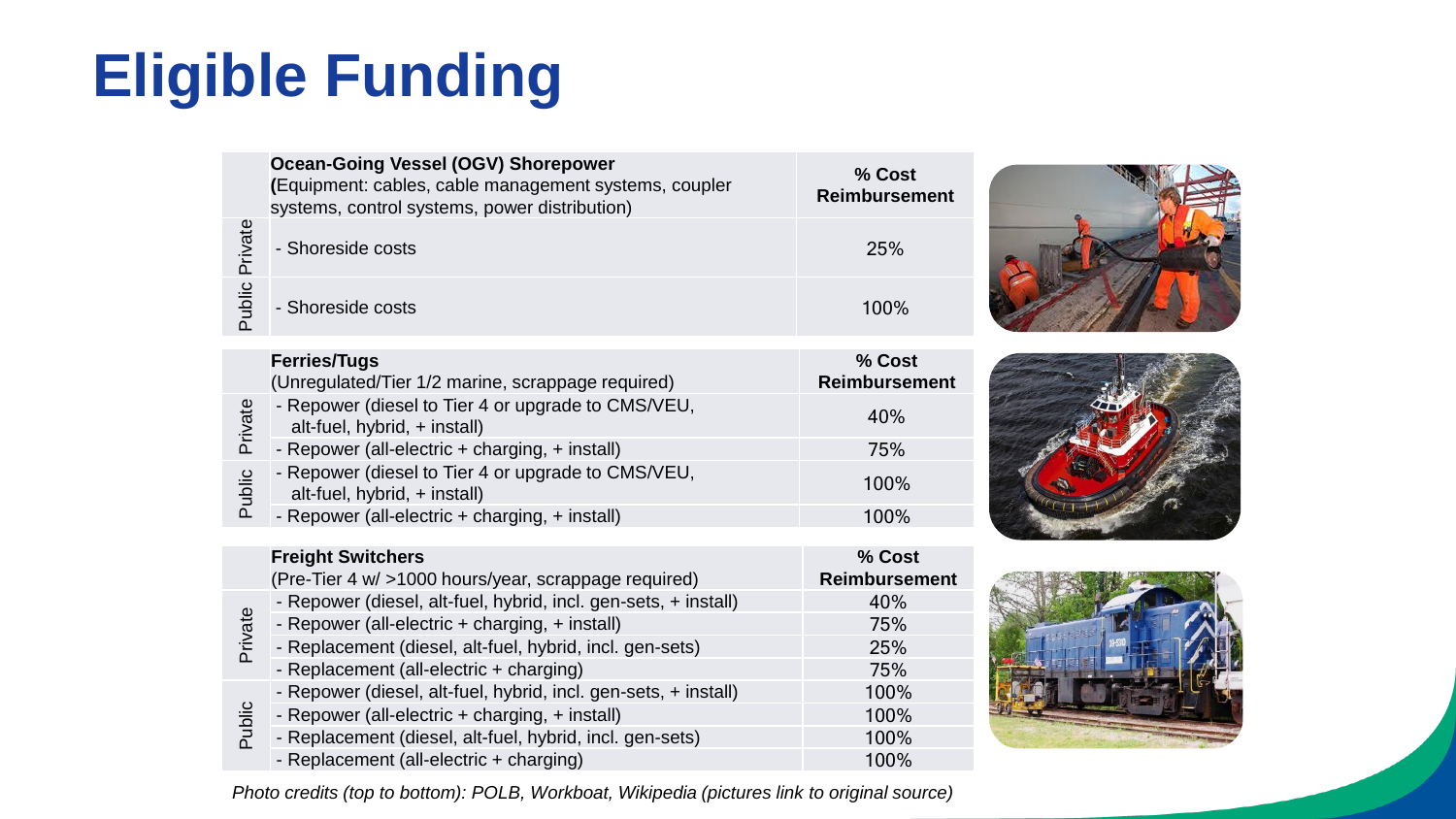# **Eligible Funding, continued**

|         | <b>Port Cargo-Handling Equipment (CHE)</b><br>% Cost<br>Reimbursement<br>(Forklifts w/>8k lbs lift capacity, scrappage required)                                                         |                              |                              |
|---------|------------------------------------------------------------------------------------------------------------------------------------------------------------------------------------------|------------------------------|------------------------------|
| Private | - Repower (all-electric + charging, + install)                                                                                                                                           |                              | 75%                          |
|         | - Replacement (all-electric + charging)                                                                                                                                                  |                              | 75%                          |
| Public  | - Repower (all-electric + charging, + install)                                                                                                                                           |                              | 100%                         |
|         | - Replacement (all-electric + charging)                                                                                                                                                  | 100%                         |                              |
|         | <b>Class 8 Local Freight/Waste/Dump Trucks &amp;</b><br>Port Drayage Trucks (1992-2009, scrappage required)                                                                              | % Cost<br>(Freight)          | % Cost<br>(Drayage)          |
| Private | - Repower (diesel, alt-fuel, hybrid, + install)<br>- Repower (all-electric + charging, + install)<br>- Replacement (diesel, alt-fuel, hybrid)<br>- Replacement (all-electric + charging) | 40%<br>75%<br>25%<br>75%     | 40%<br>75%<br>50%<br>75%     |
| Public  | - Repower (diesel, alt-fuel, hybrid, + install)<br>- Repower (all-electric + charging, + install)<br>- Replacement (diesel, alt-fuel, hybrid)<br>- Replacement (all-electric + charging) | 100%<br>100%<br>100%<br>100% | 100%<br>100%<br>100%<br>100% |
|         | Class 4-8 School Bus, Shuttle Bus, or Transit Bus (<= 2009,<br>scrappage required)                                                                                                       |                              | % Cost<br>Reimbursement      |
| Private | - Repower (diesel, alt-fuel, hybrid, + install)<br>- Repower (all-electric + charging, + install)                                                                                        |                              | 40%<br>75%                   |
|         | - Replacement (diesel, alt-fuel, hybrid)                                                                                                                                                 | 25%                          |                              |

- Replacement (diesel, alt-fuel, hybrid) 25% - Replacement (all-electric + charging) 75% - Repower (diesel, alt-fuel, hybrid, + install) 100%







Public - Repower (all-electric + charging, + install) 100% - Replacement (diesel, alt-fuel, hybrid) 100%

- Replacement (all-electric + charging) 100%

*Photo credits (top to bottom): TX Yard Trucks, Terminal Transfer, CapMetro (pictures link to source)*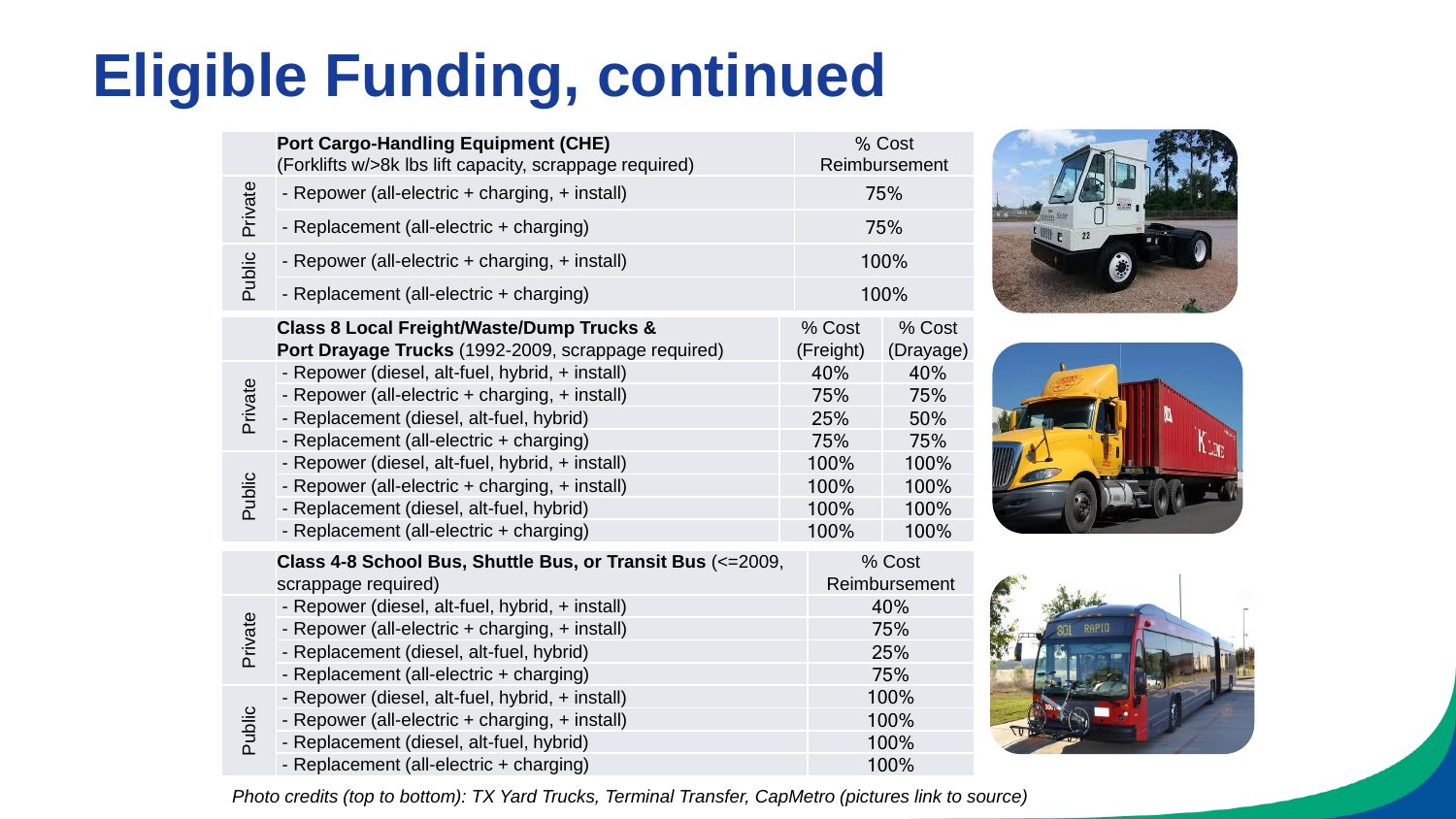# **Eligible Funding, continued**

|         | <b>Airport Ground Support Equipment (GSE)</b><br>(< Tier 4 CI, Uncert/>3.0 g/bhp-hr SI, scrappage required)      | % Cost<br>Reimbursement |
|---------|------------------------------------------------------------------------------------------------------------------|-------------------------|
| Private | - Repower (all-electric + charging, + install)                                                                   | 75%                     |
|         | - Replacement (all-electric + charging)                                                                          | 75%                     |
| Public  | - Repower (all-electric + charging, + install)                                                                   | 100%                    |
|         | - Replacement (all-electric + charging)                                                                          | 100%                    |
|         | Class 4-7 Local Freight ("Medium") Trucks<br>(1992-2009, scrappage required)                                     | % Cost<br>Reimbursement |
|         | - Repower (diesel, alt-fuel, hybrid, + install)                                                                  | 40%                     |
| Private | - Repower (all-electric + charging, + install)                                                                   | 75%                     |
|         | - Replacement (diesel, alt-fuel, hybrid)                                                                         | 25%                     |
|         | - Replacement (all-electric + charging)                                                                          | 75%                     |
| Public  | - Repower (diesel, alt-fuel, hybrid, + install)<br>- Repower (all-electric + charging, + install)                | 100%<br>100%            |
|         | - Replacement (diesel, alt-fuel, hybrid)                                                                         | 100%                    |
|         | LD ZEV Supply Equipment (Max use of up to 15% of funds,<br>L1/2/fast charging equipment, H2 FC equipment)        | % Cost<br>Reimbursement |
| Public  | - Electrical vehicle supply equipment available to public<br>(purchase/install/maint)                            | 75%                     |
|         | - Electrical vehicle supply equipment available to public<br>(purchase/install/maint)                            | 100%                    |
| Other   | - Electrical vehicle supply equipment available to workplace/multi-<br>unit dwelling (purchase/install/maint)    | 60%                     |
|         | - H2 FC vehicle supply equip. w/250 kg/day dispensing capability<br>available to public (purchase/install/maint) | 33%                     |
|         | - H2 FC vehicle supply equip. w/100 kg/day dispensing capability<br>available to public (purchase/install/maint) | 25%                     |







*Photo credits (top to bottom): Wikipedia, The Conversation, Plug In America (pictures link to source)*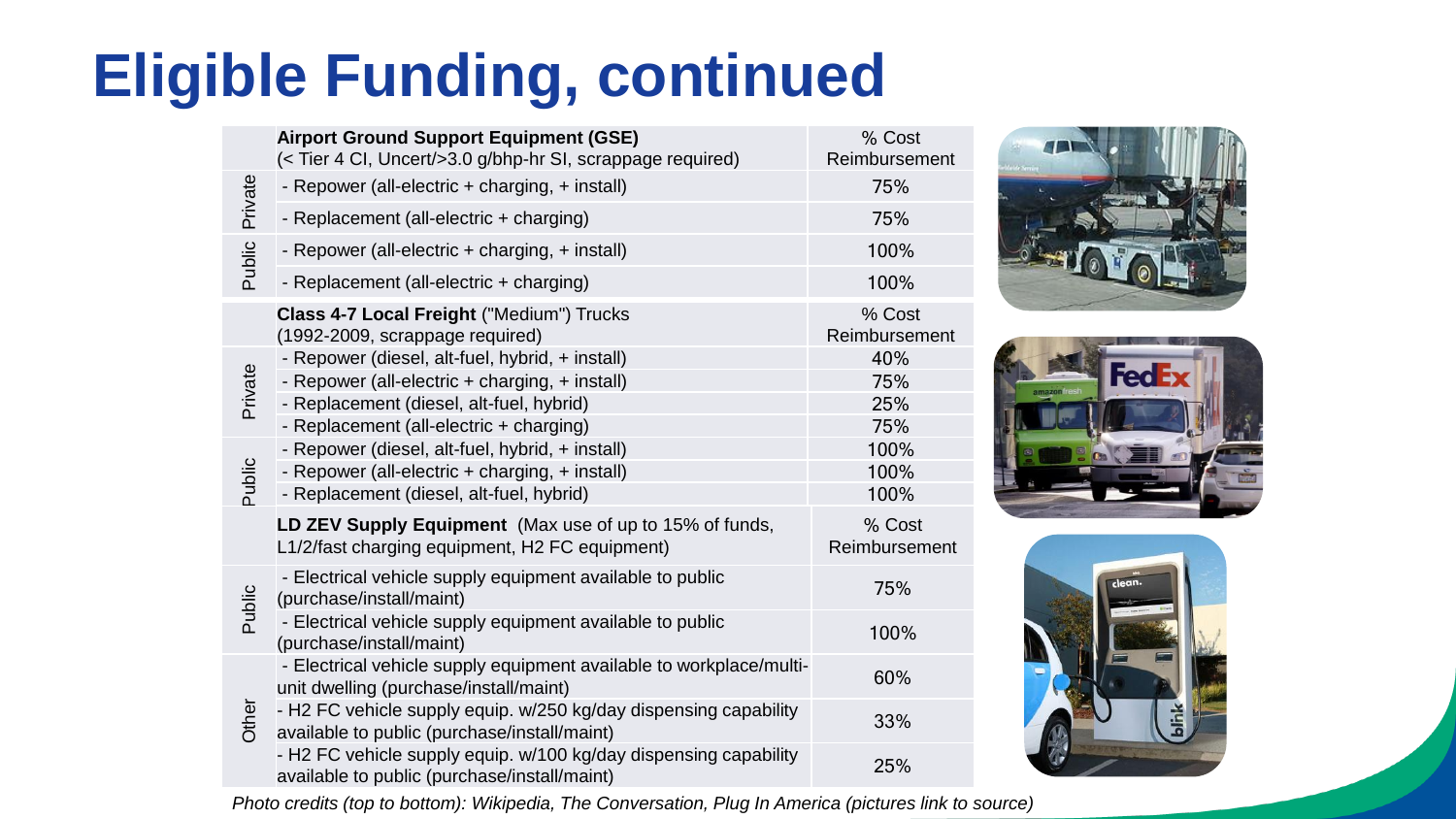## **Other Considerations**

- **1. Community impacts**  consider specific neighborhood impacts (e.g., refuse, port/railyard proximity, bus/truck routing, EV charging, etc.)
- **2. Co-benefits**  PM2.5/DPM reduction provides significant health benefits; reducing/avoiding fossil fuel combustion provides climate benefits
- **3. Leveraging funds**  funding can go further if some funds are leveraged from the private sector or other sources
- **4. Transforming transportation**  VW allows states to address legacy vehicles/equipment and move towards more sustainable options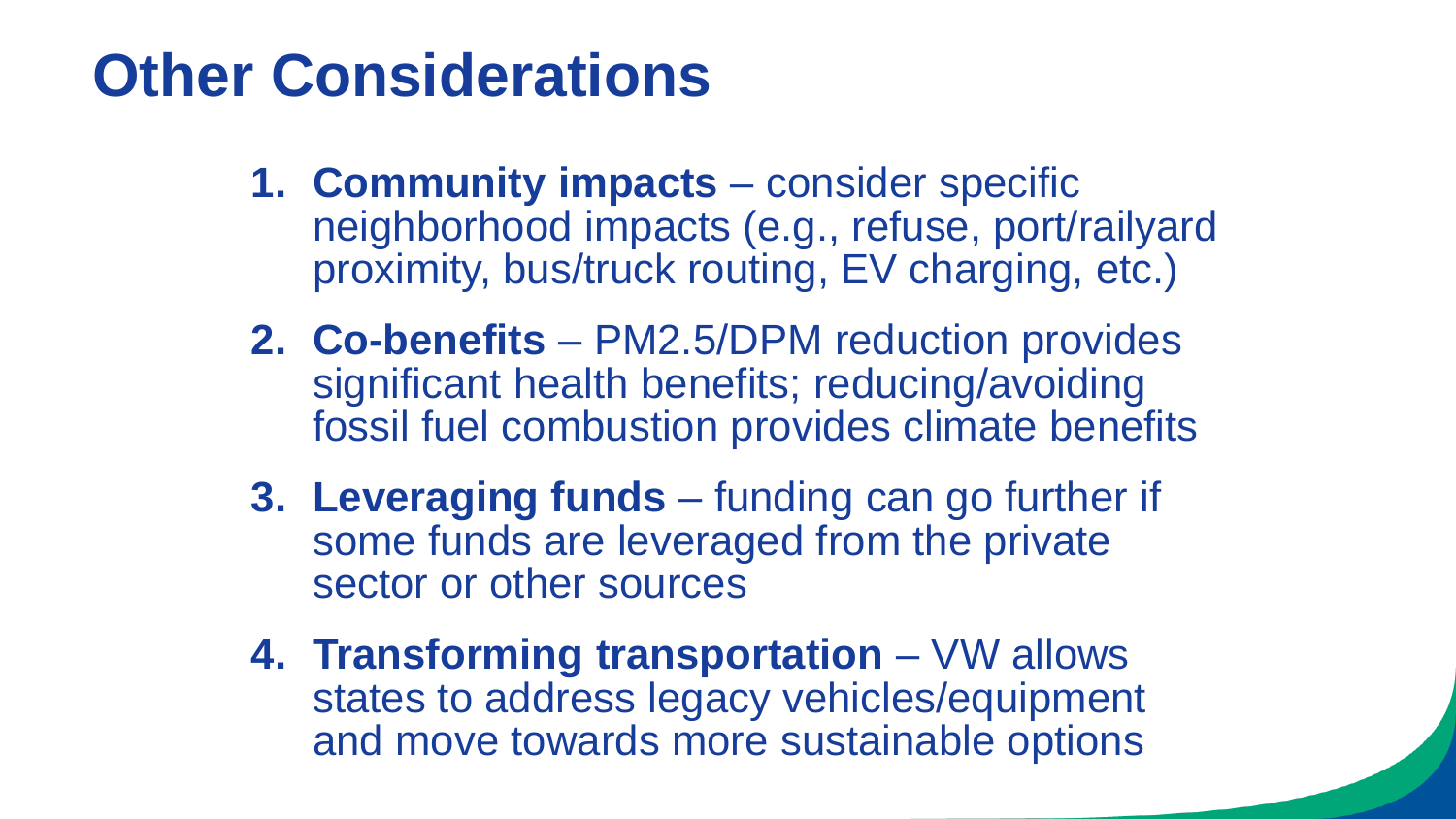# **VW – Snapshot**

| <b>State</b> | \$ Expected | <b>Progress</b>                                                                                                                                                |
|--------------|-------------|----------------------------------------------------------------------------------------------------------------------------------------------------------------|
| <b>CA</b>    | \$422M      | Ongoing – CA trustee to be finalized; website                                                                                                                  |
| <b>TX</b>    | \$209M      | Draft mitigation plan expected April-May                                                                                                                       |
| <b>FL</b>    | \$152M      | Public comments being taken via survey                                                                                                                         |
| <b>NY</b>    | \$127M      | Website w/email sign-up for public, 2 events held                                                                                                              |
| <b>PA</b>    | \$119M      | <b>Draft plan released:</b> NAA, EJ, high pollution areas                                                                                                      |
| <b>WA</b>    | \$113M      | <b>Draft plan released:</b> 45% marine & 45% onroad                                                                                                            |
| IL           | \$109M      | <b>Draft plan released:</b> 20% onroad, 10% school bus, 65% off-<br>road (locomotive, marine, DERA option)                                                     |
| <b>VA</b>    | \$94M       | Website w/email sign-up for public; RFI issued; early draft plan<br>released in late 2016.                                                                     |
| <b>NC</b>    | \$92M       | <b>Draft plan released:</b> 3 phases of funding; for first phase: 55%<br>buses (school/transit), 10% onroad, 15% off-road (locomotive,<br>marine, DERA option) |
| <b>MA</b>    | \$75M       | Website w/email sign-up for public; project survey                                                                                                             |
| <b>OH</b>    | \$75M       | <b>Draft plan released:</b> 50% onroad (truck/bus), 25% off-road<br>(locomotive, GSE, CHE), 22% (OGV, EVSE)                                                    |